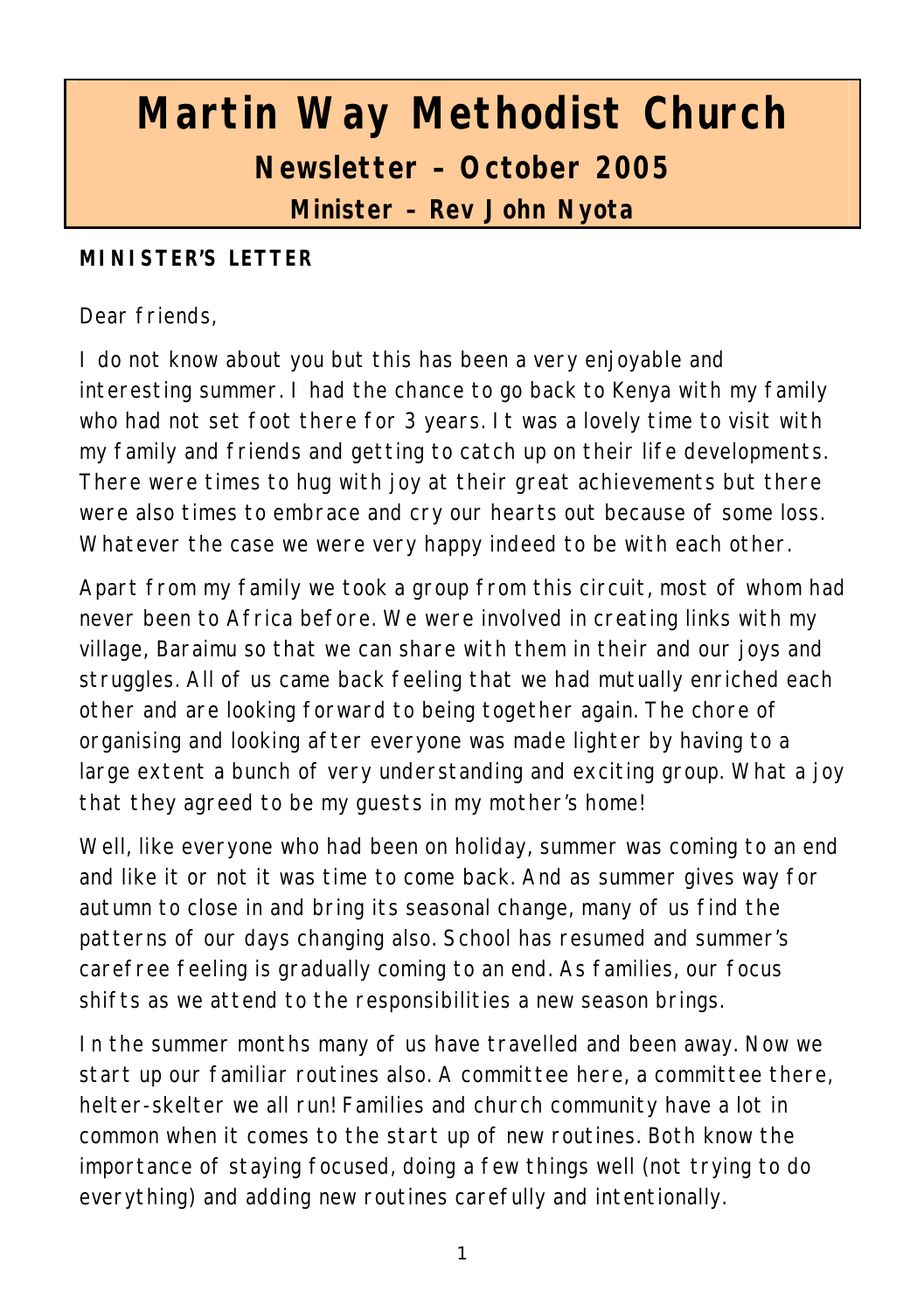None has set this example better than the new communication team! They have picked up the good work that Rosemary did with church magazine and made it a magnificent piece. Thanks to this wonderful team! This sets the pace for us as a church as we seek to go places with God. Our aim as a church is to deepen our relationship with God. We hope to support those at the initial stage or those wishing to top-it-up through the Alpha course coming up in January. Please see the details as you read on. Also we intend to make the church a home for all through diversifying our styles of worship. Currently we have one Sunday for family service, another for communion, and two others of regular worship. We intend to use one of the other two with a more relaxed worship, than we have at the moment. Let us encourage each other to continue their regular fellowship with God

This year, I invite you to recommit yourselves to familiar and new habits of faith. Let us work together as the best kind of family, where each is committed to the other and all are committed to the greater purpose we share!

*John*

### **THE SAD STORY ABOUT NOBODY**

This is a short story about four people named; Everybody, Somebody, Anybody and Nobody.

There was an important job to be done and Everybody was sure that Somebody would do it. Anybody could have done it, but Nobody did it.

Somebody got angry about that because it was Everybody's job. Everybody thought Anybody could do it, but Nobody realised that Everybody wouldn't do it.

It ended up that Everybody blamed Somebody when Nobody did what Anybody could have done.

*Anon*

#### **OUR TRIP TO BARAIMU VILLAGE ~ KENYA**

After 10 months of preparation and meeting once a month, a group of 26 people from the Wimbledon Circuit and Epsom set off on a journey into the unknown on Monday 8th August 2005.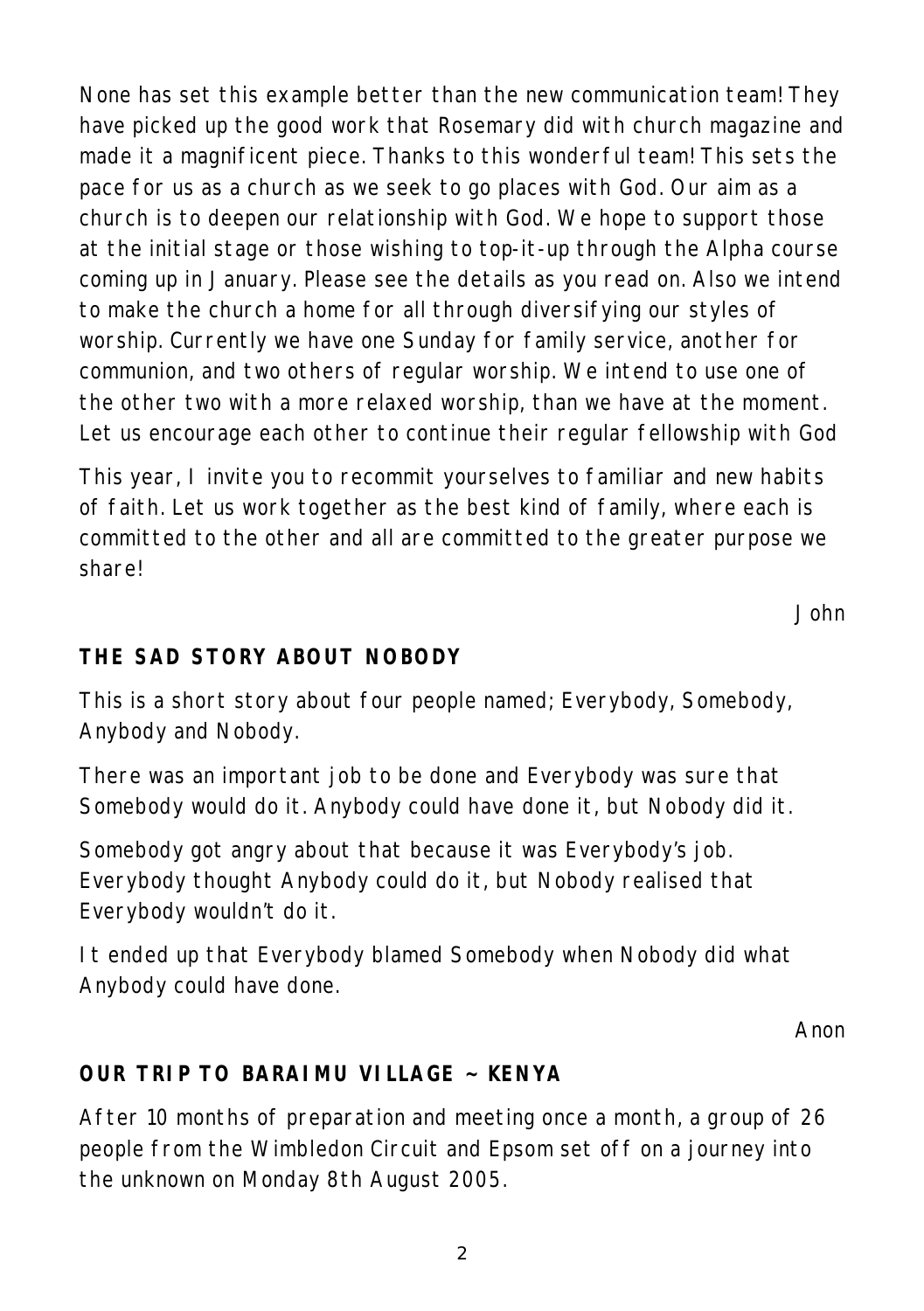We all met at Heathrow Airport late afternoon for our 8½ hour overnight flight to Nairobi, Kenya. Our first day in Kenya was spent in and around Nairobi where we got our first glimpse of poverty as well as luxury.

On the Wednesday (10th) we wake up to rain and after having a very nice breakfast, prepared for us by the staff at the Methodist Guest House Nairobi, we set off early (9am in Kenya is early) with Comfort Shuffle coach company – not sure where the Comfort comes in with the roads being bad (I will no longer complain about the road humps here – they are very small compared to the very large holes in the roads in Kenya!). We arrived about 7pm some 160 miles and 10+ hours later in Baraimu Village to the most fantastic welcome I have ever seen or been involved in. To say that we were mobbed would be an understatement, I must have shaken hands and said hello to 100 people – yes 100! They had been waiting all afternoon for us and although it was now dark (being on the equator the day is 12 hours and so is the night) we were welcomed. The children sang and danced for us, Oh if only you could have been with us – you would have felt like us the friendship that poured out that night in one small corner of Kenya.

After our welcome we went to Kibuline Secondary School, which was to be our home for the rest of the week – some 40 minutes walk away from the village where we sorted out our sleeping arrangements in 2 empty class rooms where bunk beds with wooden slats and a piece of thin foam as a mattress had been erected, but we also got sheets and a blanket (all new). Once we got to bed (we were so tired - comfort was not an issue) we slept better than we all thought.

At this point I must mention the school children as it was summer holidays most of the children had gone home. Hence the reason we were able to stay at the school, but some who board at the school had stayed, and as the school had a generator (which was switched on between 5am and 10.30pm) they would go to lessons at 5.30am and work and would still be there at 10pm when we were thinking of going to bed – they all said that to get on in Kenya you have to be educated, and boy they certainly put the hours in.

Thursday (11th) we woke up to rain. We had breakfast together, which consisted of cereals, fresh fruit, bread and jam tea and coffee. Barrie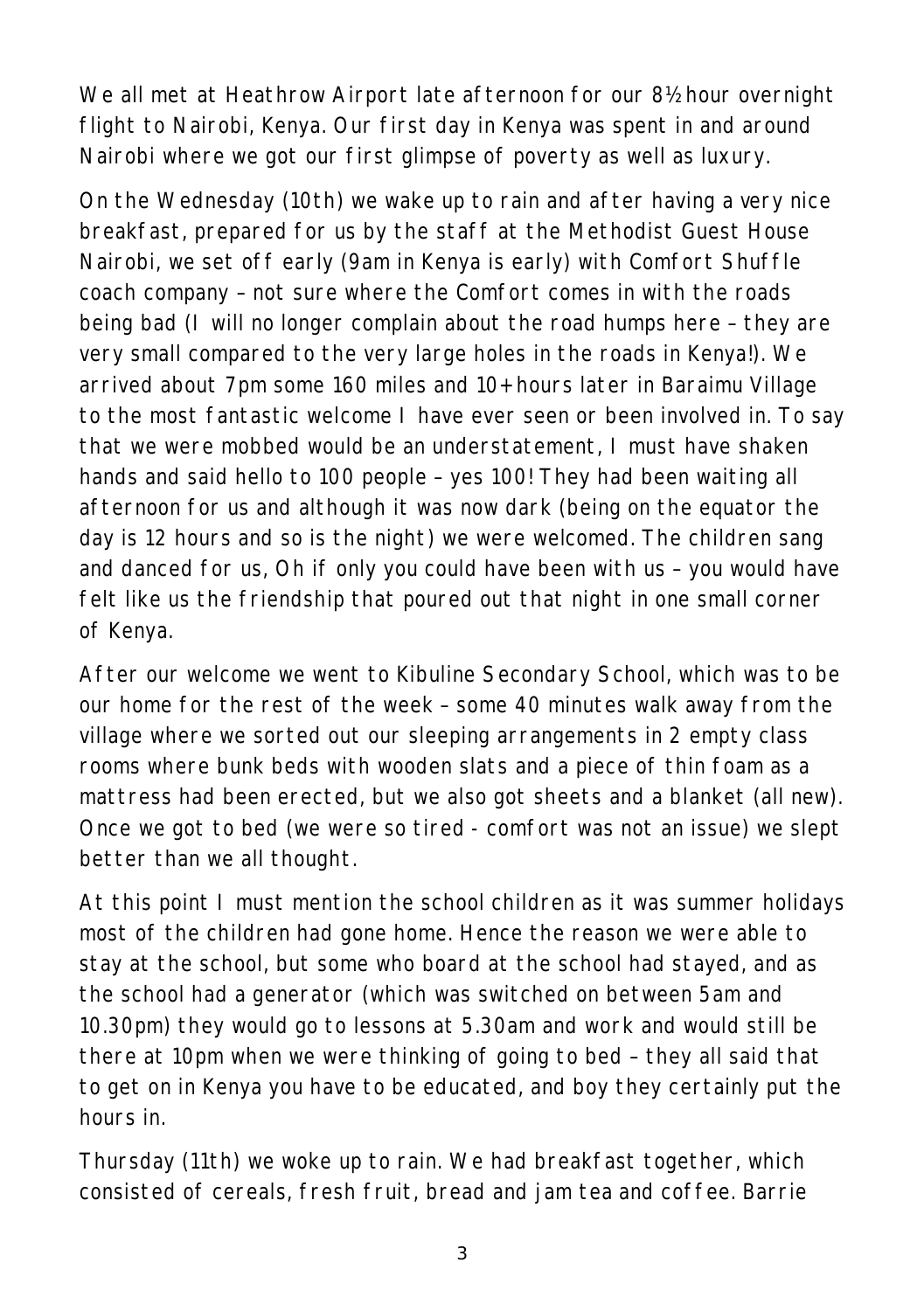Tabraham led us in morning devotions were he talked about the Israelites conquest of Canaan and the giants they encountered, his point (I think) was that we all have giants that frighten us but with God's help we can overcome them, and as we return to the village we would meet and see some of these giants but by the Grace of God we would be upheld. Some of us walked to the village and on arrival we were met by the villagers and children with what seamed like a second welcome. Later in small groups we were shown around the village, which included the houses, the animal sheds and the crop fields. We also met a number of people who are involved in the Toto Simba Project and again made very welcome, later we all took part in a celebration in the church (which is still being built after 25 years – as they get money so they do a bit more) the singing was lead by the small children and the women's fellowship (they number about 20 ladies aged from 20 up to 50 +) after the celebrations we had dinner in the church – how some of our ladies managed to cook for all of our group on 2 small gas burners I am still trying to work out but they did and the food was good. After dinner we returned to the school passing many of the homes we had visited earlier (in Kenya villages are spread out over a large area – not like here where the village is often built around a village green the main reason for the difference is that each house is on a plot of land which are called 'Shambas'). After retuning to the school we chatted to the school children (after they had finished studies) we made for our beds for a nights sleep, hoping that the tiredness would out weight the discomfort.

*Next Month I will continue with our Adventures.*

*Tony Loft*

## **THOUGHT OF THE MONTH - OCTOBER 2005**

I had not booked to go away in August, but I found myself unexpectedly away from home and spending six days in St. Helier Hospital. One morning I went for a blood test. At 5.30 that afternoon I had an urgent phone call telling me to get to the hospital immediately. Thanks to the alertness of the blood checkers I narrowly avoided kidney failure, so I shall never grumble at being sent for a blood test again!

Going to hospital is like being transported to another world. For one thing time is different with the day beginning at six in the morning! But while I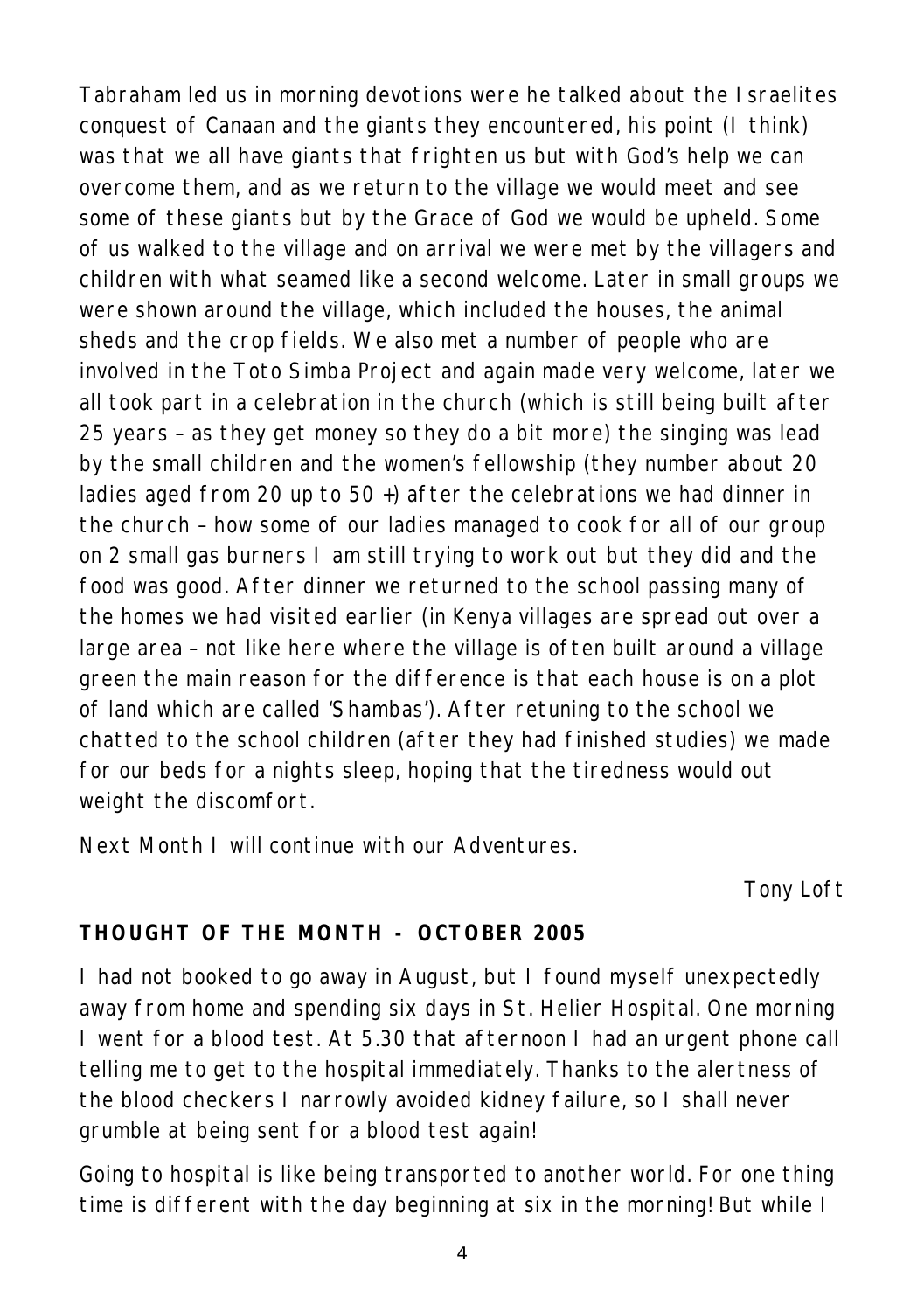was in there it struck me that a hospital IS like a world in miniature. There are so many people involved and each has his or her special part to play. Probably few ever think that what they do is important. Nor do they stop to consider that what they do is part of a larger whole. But the successful running and routine of a hospital is like a huge jigsaw puzzle with each person working there, whether as a doctor, nurse, tea-lady, cleaner or whatever, is a piece in the puzzle. Without their piece the puzzle cannot be complete.

How like the world in which we live. You and I and everyone else has a part to play in God's plan. He uses us, if we will allow him to, to show his love to others. We may not be the equivalent of a top-ranking surgeon but it does not matter. Those doing the most menial tasks are still important. God loves you and me and every one of our fellow human beings and his dearest wish is that the love he shows to us should be reciprocated and passed on to others. When Jesus tells us to love one another he uses a Greek word, which means to have an ACTIVE concern for the well-being of ALL other people. How different the world would be if everyone did just that!

*Bill Cox*

#### **GREEN FINGERED?**

How often have you looked out at or spent time in the Church Gardens? A big thank you needs to be said to Pauline Riley for the way that she and her small team of workers keep the patio area and tubs so beautiful. But gardening doesn't do itself, and the land that Martin Way has needs a lot of work and Pauline desperately needs more helpers. Graham Currie cuts the grass at the front (did you know that and has anyone ever said thank you or offered to do it for him?) but some of the flowerbeds at the front need some tender care. Any offers?

#### **OUR NEWSLETTER**

Thank you for all the positive feedback about the new layout of the Newsletter. As you may have noticed I have started to include a few new ideas that were mentioned to me in the first issue, but please bear in mind this Newsletter is for everyone in Martin Way and the circuit to let everyone know what is happening within and around our church.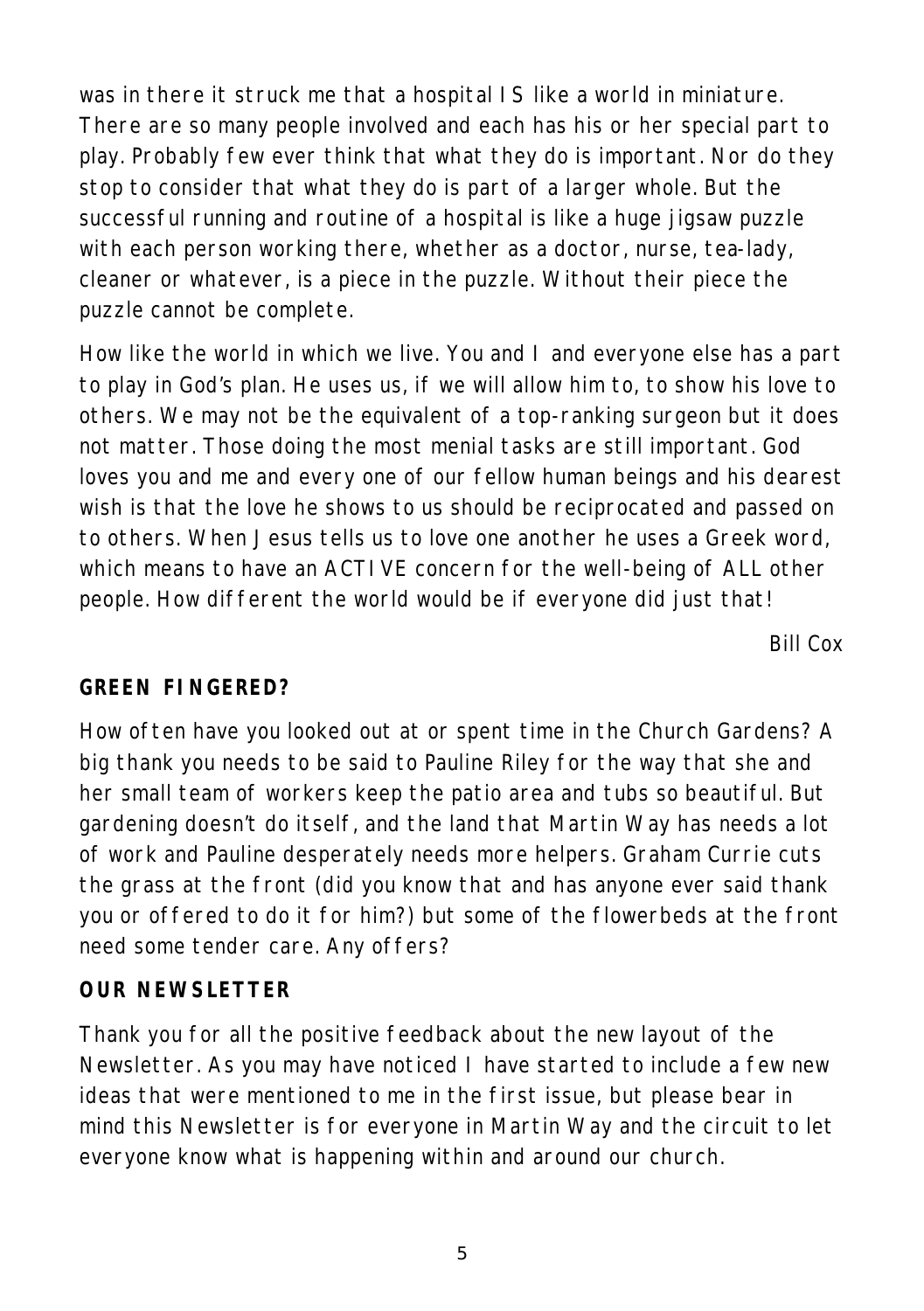So if you feel you have any good ideas or been somewhere interesting or you are planning to organise something special please let me know, or even better write an article about it. If a good book, tape or CD has inspired you why not give it a review that might encourage others to look out for it. It would be nice to include any Birthdays, Special Occasions or Anniversaries within our church family in future issues, so please let me know of any you are aware of.

If you happen to be a writer of stories, puzzle maker or just have an idea that would look good within the pages, please feel free to put pen to paper so your article can be included. As we are now in the 21st century you could always email me your articles!

*Andrew Fox*

## **I'M JOSEPH, YOUR BROTHER**

For those of us who find reading Bible reading tedious and boring I recommend you start with Joseph Story. In this, most sustained story in the Bible (14 chaps), there is material for every kind of novel your have read or movie watched so far. Are you fascinated by say sibling rivalry, power games, conspiracies or romance, lust, scandals, wild dreams. Then your appetite is the limit! In fact Andrew Lloyd Webber, a secular actor, has enjoyed considerable success in theatres for his lyrics in the musical Joseph and the Amazing Technicolor Dreamcoat.

But I wish to look at the Joseph story for a different reason, the concept of and practicality of forgiveness. Like the dysfunctional family of Joseph, races have offended each other so much, simply because they count them as not 'one of us'. That is when we want to look at it in a broader sense. Otherwise we (I and you) have done terrible things to each other here in this church and out there with those we love most or interact with on a daily basis. We have sold many a Joseph to Egypt so that we may never see them again. But they never get away. They are always close to us. Our guilt or bitterness continues to haunt us and chew our intestines. It is an opportunity for we the Josephs to go back to them our brothers and say, 'I am Joseph your brother'.

In the 1960s Pope John XXIII, who had one of most important papacies of the last century, primarily because of his work with Vatican II, met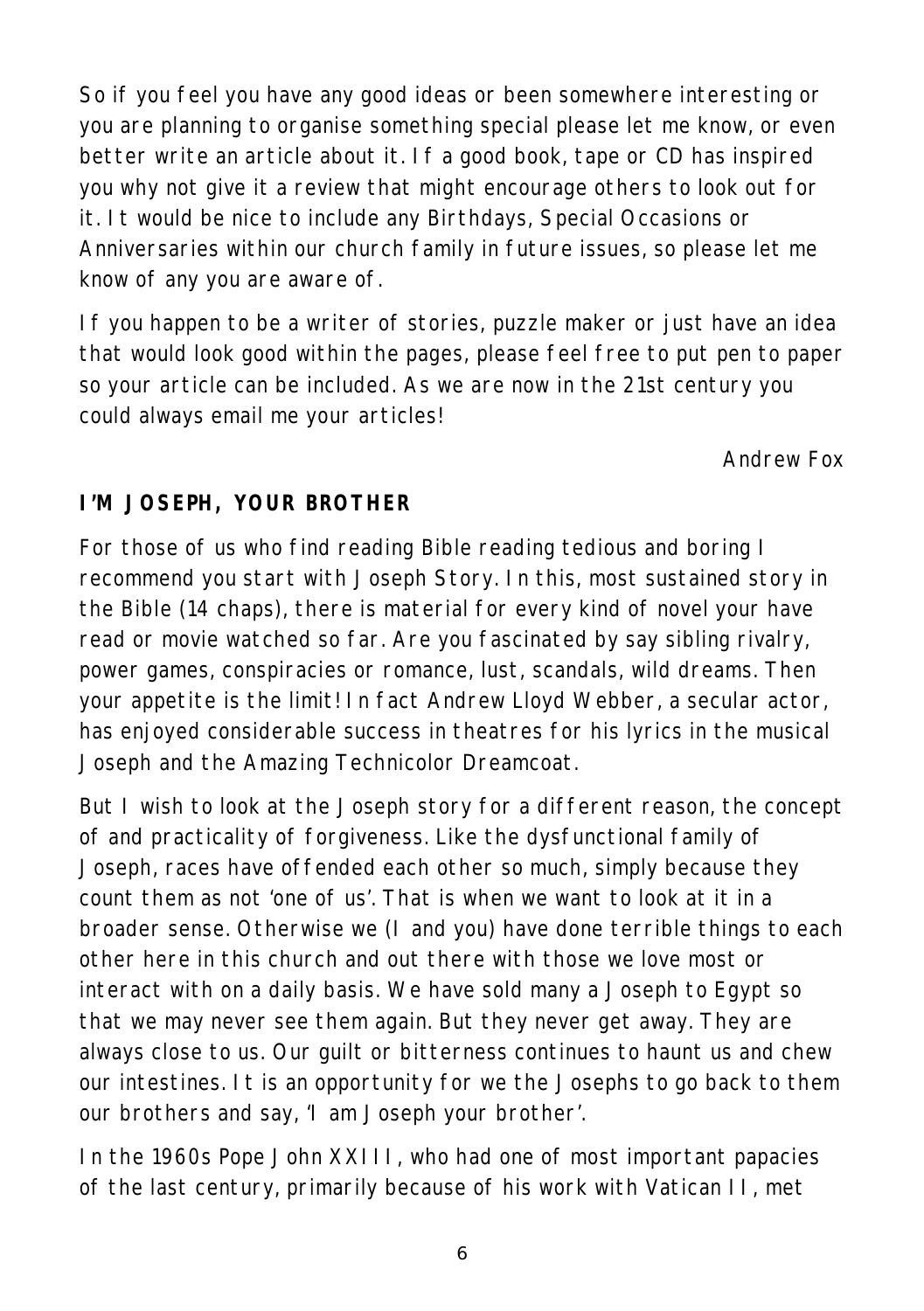with a delegation of Jewish leaders. This was the first official meeting between Catholics and Jews since the end of World War II, and the relationship was strained, if not utterly broken, because of the church's silence during the holocaust. The first words spoken at that meeting by Pope John set the course for the entire remainder of the meeting. Drawing from the Joseph narrative, the verses we heard today, Pope John started the meeting by saying, "I am Joseph your brother." Jews and Catholics alike recognized those words immediately as words of healing and reconciliation and forgiveness. When Pope John Paul II visited Jerusalem, the first pope to visit Jerusalem since the end of the war, he repeated those words. "I am Joseph your brother." The message could not have been clearer: he had come to heal.

The Joseph story, for all its entertainment value (and it is as entertaining as any story in scripture, I loved it when I was a child in Sunday School) – the Joseph story is not first of all about following your dreams. The Joseph story is a remarkable narrative of family healing and reconciliation and forgiveness. And then, to top it off, there is a startling claim that's made at the end – in a portion we didn't have time to read this morning – that God is bigger and more powerful than all of the evil we intend for each other. God uses evil for good.

Unhealthy families have a way of passing their problems along from one generation to another? It should be no surprise, given what we know of Jacob's troubled family relationships, that his sons have inherited the same unhealthy dynamics. The problems begin, apparently, when Jacob showed favouritism to the youngest child. Jacob showered Joseph with affection and gifts, creating resentment and hatred among the older brothers. Joseph, it must be said, did not help his own cause when he told his brothers his dreams of grandeur.

One day, having had enough of him, the brothers decide to kill Joseph, which seems to be a time-tested way of dealing with difficult family situations. Reuben, the oldest brother, plays a heroic role in the story by coming up with an alternative plan. They decide to fake Joseph's death and throw him in a dry well instead. Frankly, I'd call that a sorry basis for Reuben's heroic reputation. Later, when some Ishmaelites come along, their annoying little brother was sold into slavery. I think you know what happens next. Joseph rises to the highest levels of the Egyptian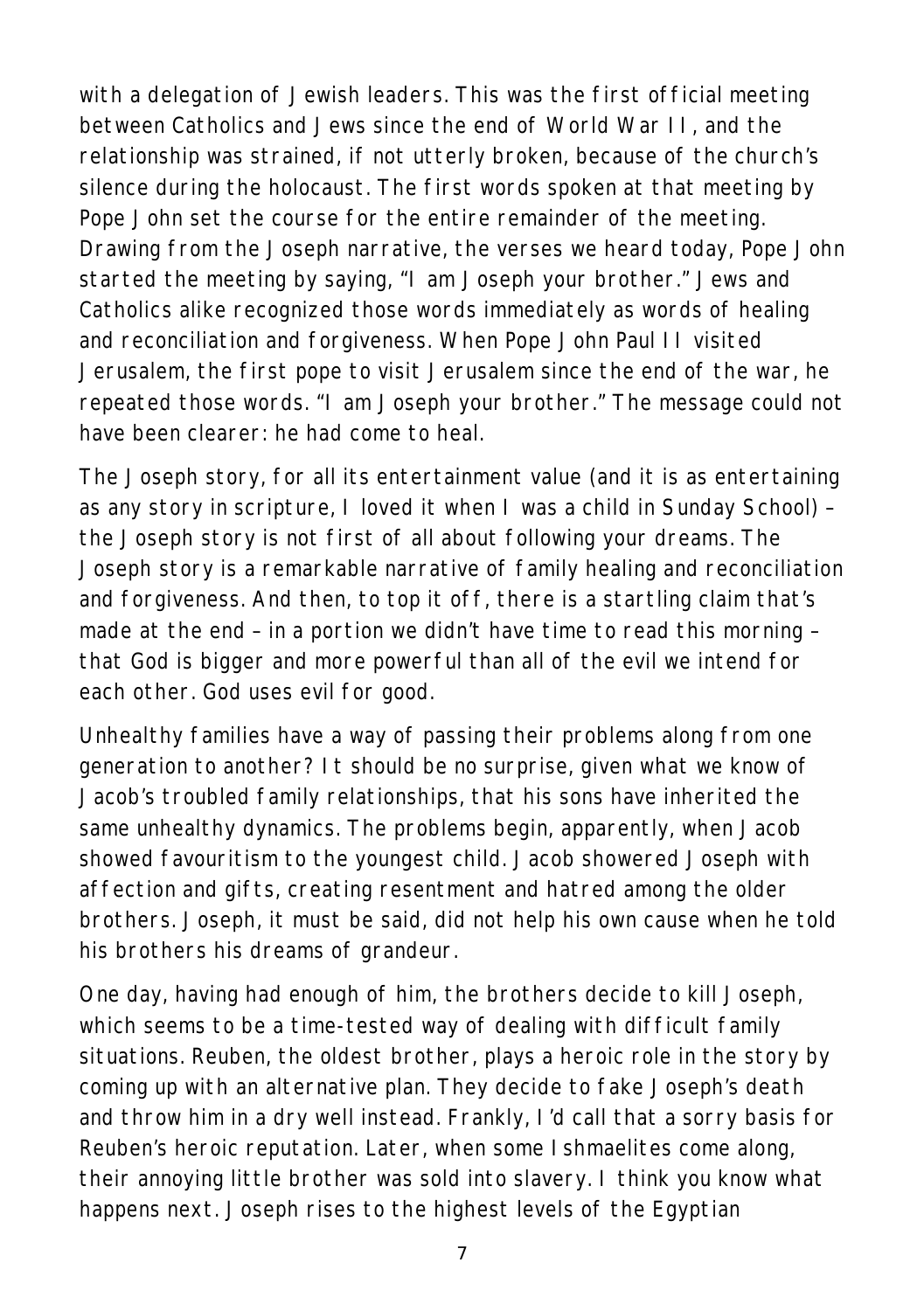government. He becomes Prime Minister of Egypt, second in power only to the Pharaoh. Finally, in the climactic scene of the narrative, Joseph's brothers come to Egypt in search of food. A famine has come upon the land, and the eleven brothers are now in the position of beggars. They do not recognize Joseph, but he recognizes them. And – he forgives them.

Forgiveness, I would say, is one of the biggest spiritual issues that we wrestle with – we who take our Christian faith seriously, we who do our best to live Christ-like lives. For most of us, forgiveness is one of the thorniest and most difficult areas of the Christian life. Over the next couple of months I want to lift up some insights about forgiveness that I find in this story.

*John Nyota*

# **THE HARVEST LOAF**

Fergus was a little mouse; he was pale brown with dark black eyes, a long tail and powerful legs. Despite his size, he could leap a long way. He had lived in the church graveyard for many peaceful years. But this autumn, things were going wrong. September had started very pleasantly, warm and sunny, then suddenly it all changed. Day after day it rained. Lightning struck the tree in which he had built his nest and he was forced to move to a new temporary nest under a bush. Then, one October afternoon, after a real cloudburst, he was flooded out and, in desperation, took refuge in the church. As luck would have it, it was the day before the Harvest Festival, so the heating was on and the church was decorated ready for the morning service.

After drying himself off he felt hungry, so he went exploring. He found some nice berries among the decorations but was confused by the tins and boxes. Then he caught a wonderful smell coming from the altar. Reaching the top was not difficult for him. One leap took him from the floor to a chair, and a second from the chair to the altar. Then he saw it, in front of him, the Harvest Loaf! It smelt beautiful and looked even better, the colour of dark shiny nuts. He was just about to sink his teeth into it, when he saw the design of the Harvest-mouse in one corner; it's currant eye gazing at him. He couldn't eat that, it was too special, but he still felt hungry. Perhaps if he just nibbled a different corner it wouldn't matter.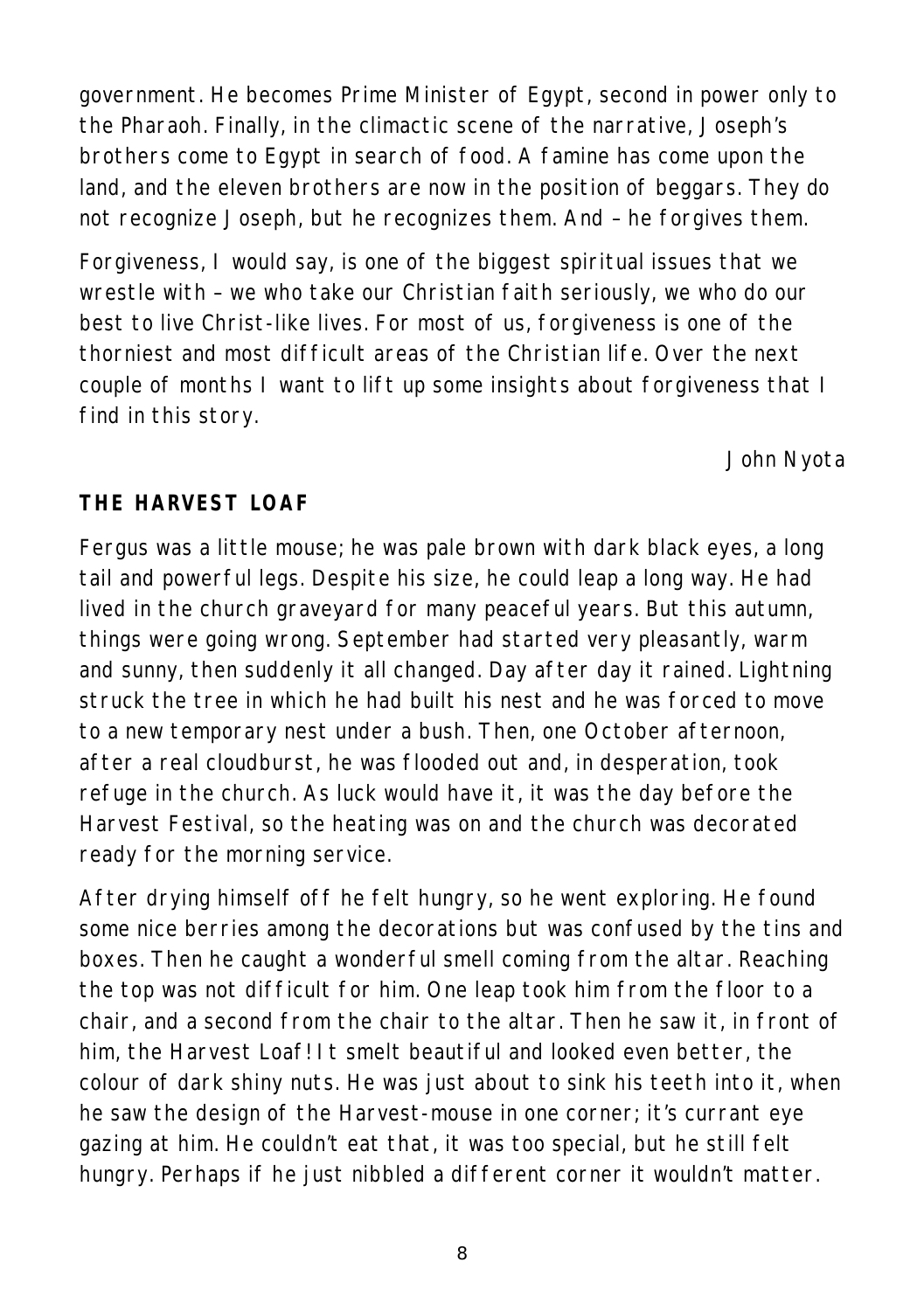The next morning he was awoken by sounds of doors being unlocked and people moving about. Quick as a flash, he leapt from the altar to the floor, crept along the shadows at the side of the church and shot out the door. Outside the weather had changed; it was now sunny and fresh. After such a cosy night and good feed he felt full of vigour, so dashed off to find a tree to build a new nest for the winter.

Meanwhile, in the church, a group of people were standing around the altar, gazing in astonishment at the remains of the Harvest Loaf. All that was left was the mouse shape from the corner, still with its current eye.

*Buckland Parish Magazine*

## **THE ALPHA CONFERENCE**

The Alpha Conference initially planned to take place at the Methodist Central Hall was held at Holy Trinity Brompton on the 27th and 28th June. Six members from Martin Way attended namely Moira Bailey, Dennis Clarke, Joan Harding, Tony Loft, Joyce Plant and Gwen Wildman. The two jam-packed days consisted of talks, seminars, small group discussions and prayer groups for those starting out with Alpha as well as for leaders and teams who want to improve their courses.

It was interesting to note that Alpha started from small beginnings and has now become a by-word displayed on London taxis and buses and in nine other UK City Centres. In 1977 Charles Manham, a clergyman at HTB began looking for a means of presenting the basic principles of the Christian faith to new Christians in a relaxed and informal setting and devised the Alpha course. Its possibilities as a tool for evangelisation began to emerge in 1993.

To date more than 6.7 million people worldwide have found it a worthwhile experience, completing the Alpha course in churches, homes, schools, universities and prisons. The web address

www.istheremoretolifethanthis.com has been bought by Alpha and in September will carry a special web page directing seekers to a local Alpha course.

The course was both stimulating and worthwhile in particular hearing the testimonies of those having completed the course and whose lives had been drastically changed as a result .We came away as enthusiastic as the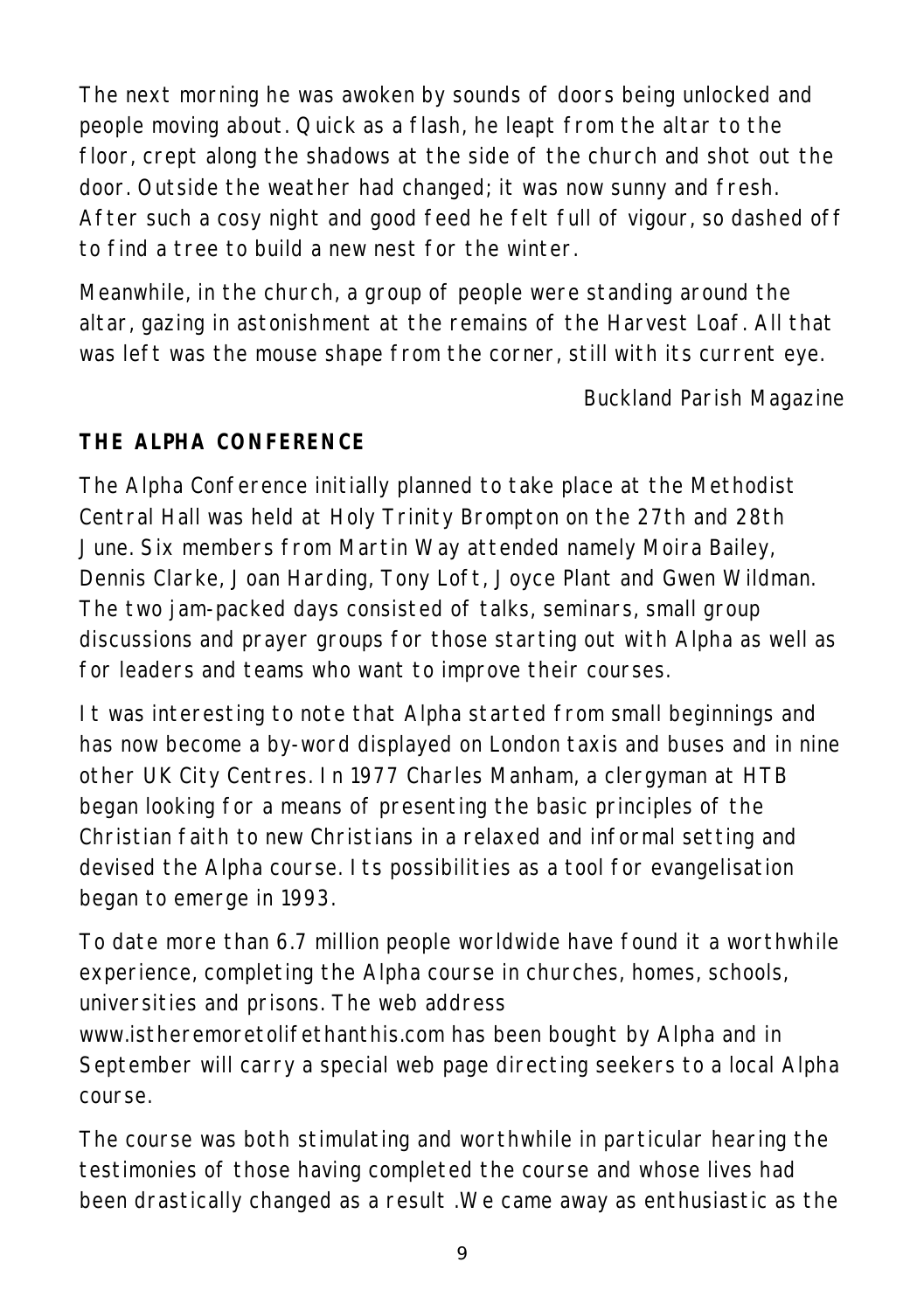organisers in HTB with some new ideas about starting a course in Martin Way church. The course emphasised the importance of prayer which is central to any new undertaking and without which nothing will happen. We have been praying for guidance during this time of preparation and planning. The advertising and recruiting will start in September and we will launch the course the week of 9th -14th January 2006. Please continue praying for this, as the support of the church is also needed and who knows what God can do with small beginnings.

## *Gwen Wildman*

# **TAIZÉ**

Last month we had an article about Taizé Prayer and Praise Meetings, for anyone interested in attending any of these meetings, you can find out additional details by contacting Jean Mann on (020) 8542 5929.

# **FAIRTRADE RECIPES**

## **Mocha Ginger Biscotti** Makes about 10 biscotti

Biscotti are very hard Italian biscuits, which are lovely, dipped into coffee for breakfast or a mid-morning snack.

| 100g plain flour                                | 30g Fairtrade cocoa powder |  |  |
|-------------------------------------------------|----------------------------|--|--|
| 1 ½ teaspoon of ground ginger                   | 1/2 teaspoon baking powder |  |  |
| 120g unrefined (golden) Fairtrade sugar         | Pinch of salt              |  |  |
| 1/2 tablespoon Fairtrade ground coffee          | 2 eggs, beaten             |  |  |
| 30g dark Fairtrade chocolate, roughly broken up |                            |  |  |

Heat oven to 180°C/350°F/gas mark 4. Sieve flour, cocoa, baking powder, ground ginger and salt into the bowl of a food processor. Add sugar, coffee and chocolate. Process until finely ground. Slowly pour in the beaten eggs and continue to process until mixture binds together into a firm dough. Carefully add milk by the teaspoonful if dough is too dry. On a floured surface, roll dough into a log and place on a baking sheet lined with baking parchment.

Bake for 30 minutes. Remove from oven and turn down to 150°C/300°F/gas mark 2. Allow log to cool, then, using a serrated knife, cut into 1cm wide slices. Lie slices flat on baking sheet and return to oven for 15 minutes or until firm. Allow to cool completely on a wire rack.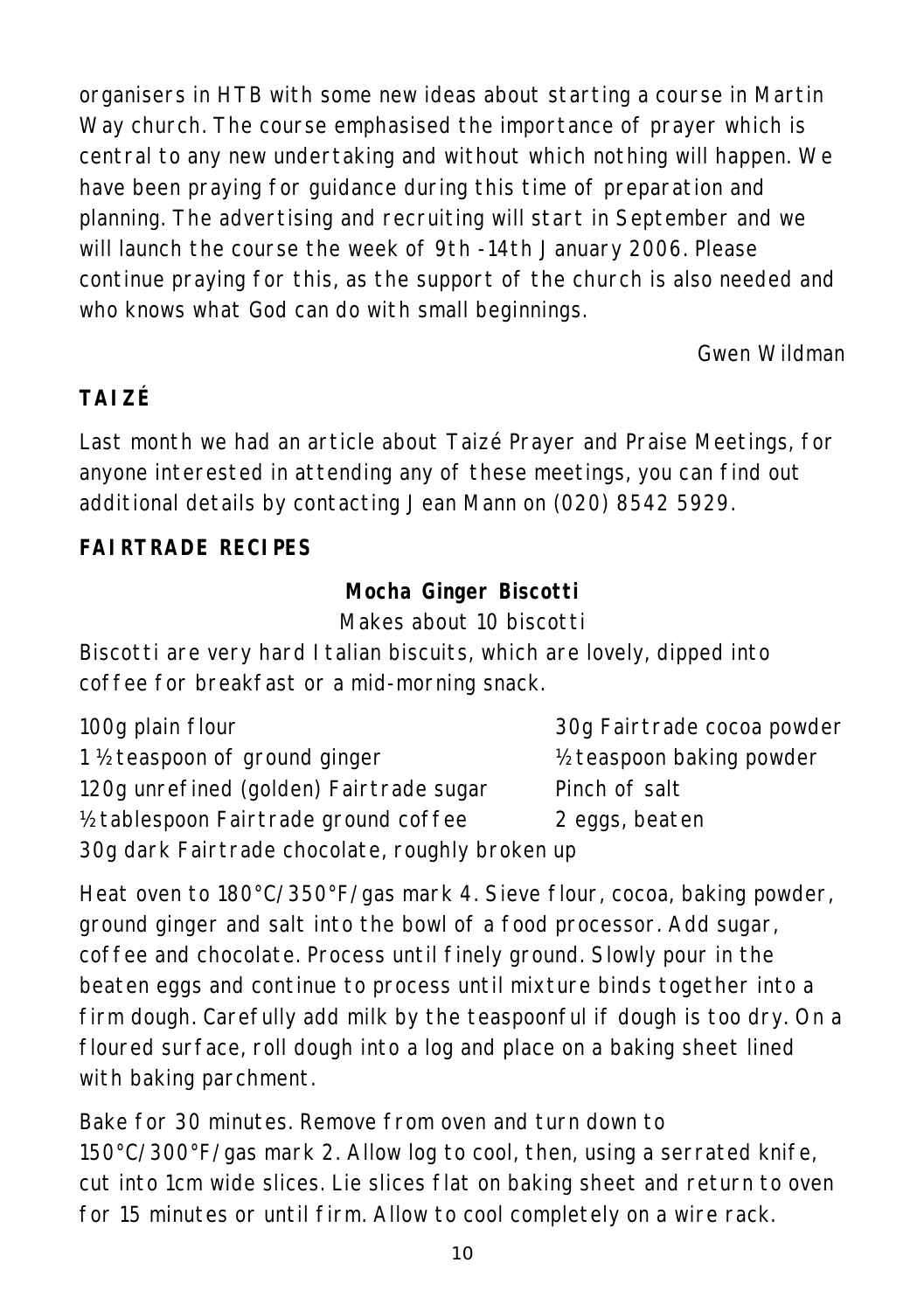## **YOURS FAITHFULLY**

To: Jesus, Son of Joseph, Carpenter's Shop, Nazareth

From: Jordan Management Consultants, Jerusalem

Dear Sir

It is our opinion that the twelve men you have picked to manage your new venture lack the background, educational and vocational aptitude for the type of enterprise you are undertaking. They do not have the team concept.

Simon Peter is emotionally unstable and given to fits of temper. Andrew has no qualities of leadership. The two brothers James and John place personal interest above company loyalty. Thomas demonstrates a questioning attitude that would tend to undermine morale.

We feel it is our duty to let you know that the Greater Jerusalem Better Business Bureau has blacklisted Matthew. James, the son of Alphaeus, and Thaddaeus (also known as Judas) have radical leanings, and both registered high on the manic-depressive scale.

Simon is a well-known Zealot and holds membership of one of the Jewish revolutionary movements. Bartholomew seems to be very unassuming and will probably not amount to much. Philip is too much of a pragmatist and sceptic to be of much help.

One of the candidates, however, shows great potential. He is a man of ability and resourcefulness, has a keen business mind and contacts in high places. He is highly motivated and ambitious. We recommend Judas Iscariot as your trusted controller and right-hand man.

We wish you every success in your new venture.

Jordan Management Consultants

*St Andrew's Church Magazine*

Health is not valued until sickness comes

*An Old English Proverb*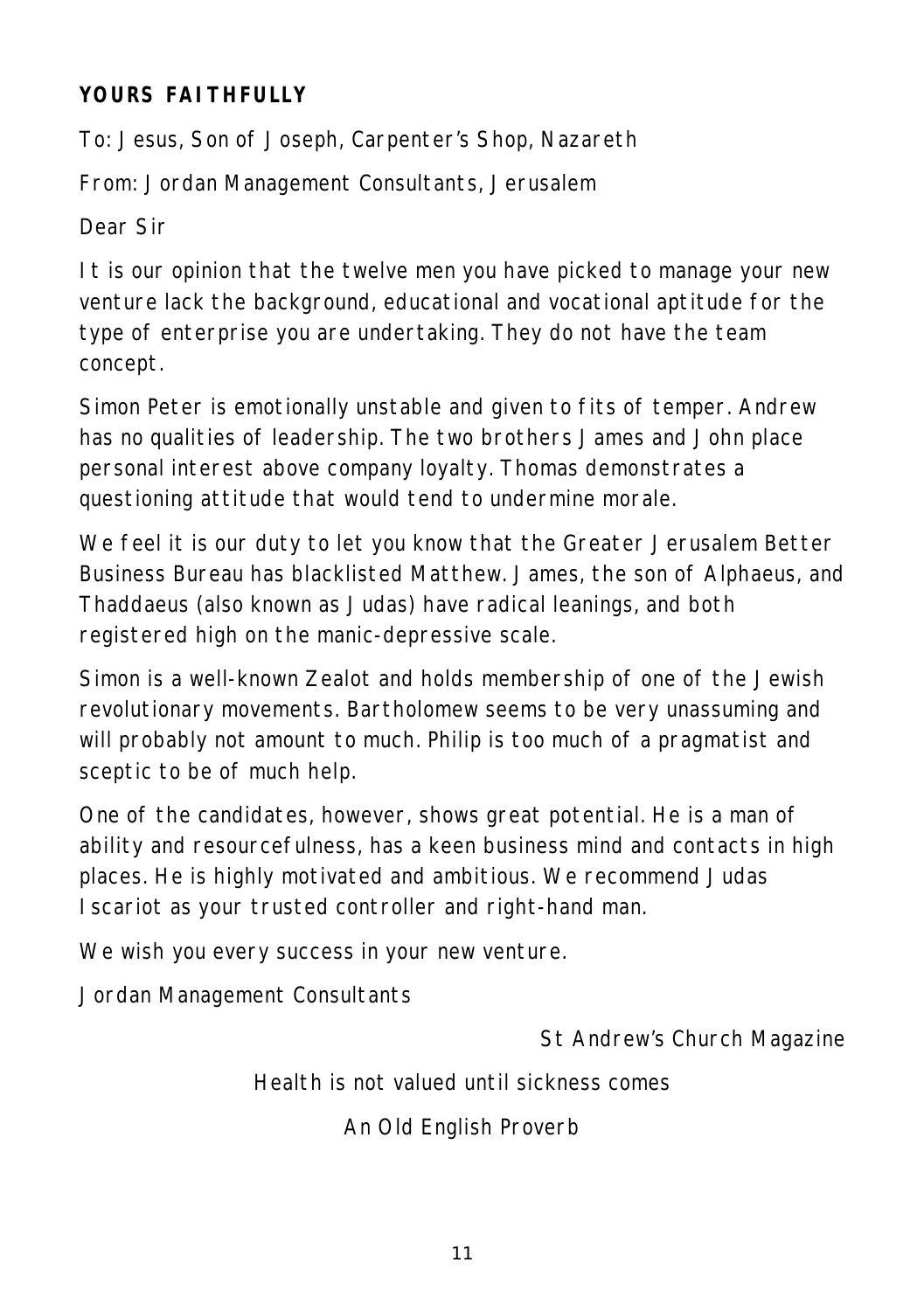#### **WORLD MENTAL HEALTH DAY**

#### **Monday, October 10th**

A day to highlight the worldwide problem of mental illness

World Mental Health Day was observed for the first time on 10th October 1992. It was started as an annual activity of the World Federation for Mental Health by the then Deputy Secretary General Richard Hunter. The official day of celebration and commemoration is set on October 10th of every year.

Mental ill health is a major global concern. According to the World Health Organisation it is projected to reach 15% of the global burden of disease by the year 2020, by which time depression will disable many more people than AIDS, traffic accidents, heart diseases and war combined.

Too often, people who are mentally ill are shunned by others who are afraid of them, or isolated from the community for their own protection. Even now, some mentally ill people, in countries such as India and Ghana, may be kept in chains and denied their basic human rights. Throughout the centuries, people have been feared and mocked, or even regarded as evil spirits. Such was the attitude when Jesus was on earth. He recognised their isolation, spoke to them without fear, and was able to calm their troubled spirits. We pray for that same healing influence now, on all who suffer from sickness of the mind and for those who have become victims of mentally disturbed people.

This month, please remember in your prayers mentally ill people worldwide and especially those who are working to help them.